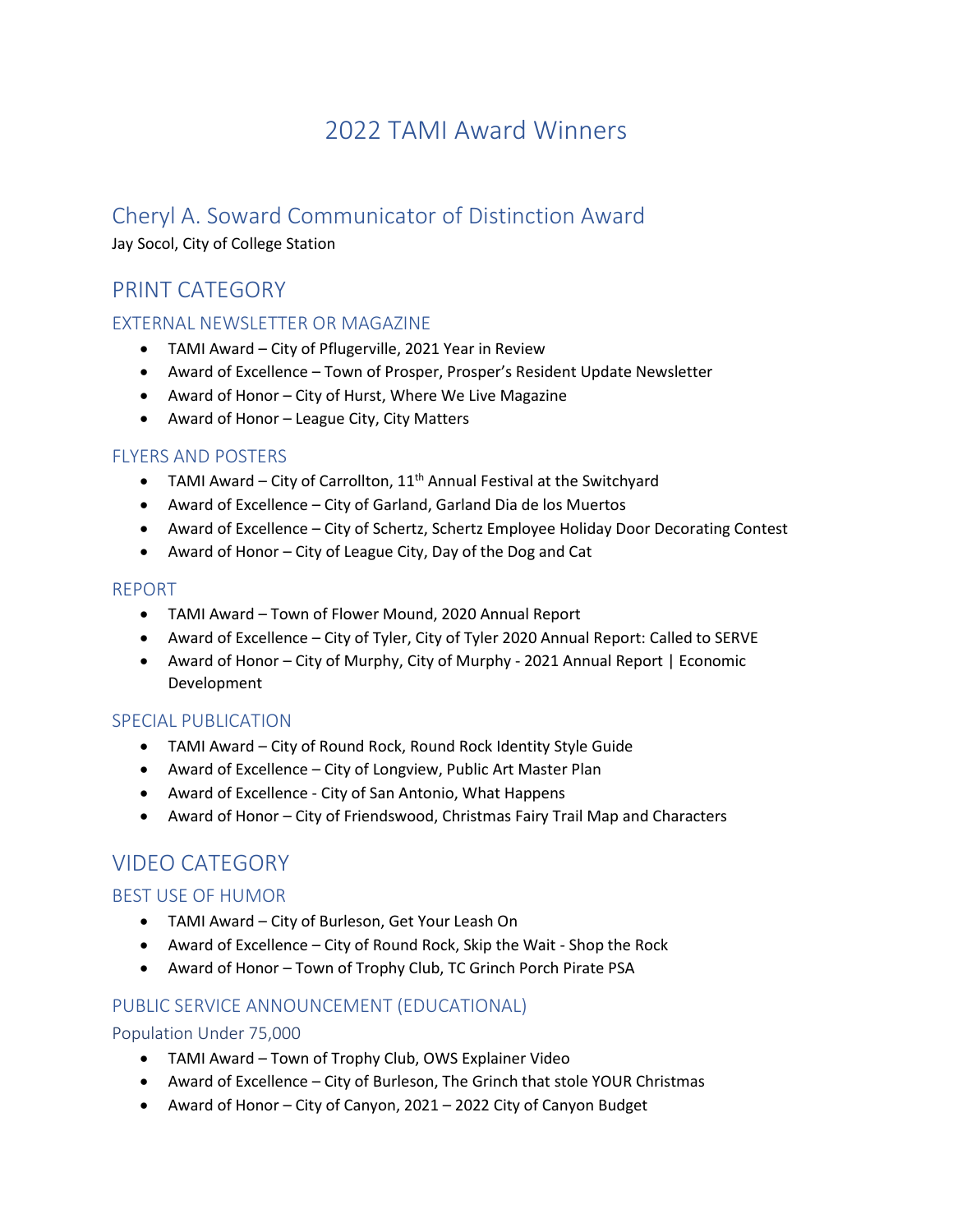#### Population Between 75,000 and 150,000

- TAMI Award City of Round Rock, Results Count
- Award of Excellence City of Carrollton, \*247 Non-Emergency Line
- Award of Honor City of San Angelo, SAPD Police Academy

#### Population Over 150,000

- TAMI Award City of Arlington, Build, Unite, Create: Using LEGO Bricks to Explain Arlington's FY 2022 Budget
- Award of Excellence City of Midland, Supplied Air Respirators Training
- Award of Honor City of Corpus Christi, COVID-19 PSA Get Vaccinated

## PUBLIC SERVICE ANNOUNCEMENT (MARKETING)

#### Population Under 100,000

- TAMI Award City of San Angelo, Greetings from San Angelo, Texas
- Award of Excellence City of Bellmead, We Are Bellmead
- Award of Honor City of Boerne, Building a better Boerne

#### Population Over 100,000

- TAMI Award City of Round Rock, Skip the Wait Shop the Rock
- Award of Excellence City of Carrollton, 11th Annual Festival at the Switchyard
- Award of Honor City of League City, Nutcracker Scavenger Hunt

#### REGULAR OR RECURRING PROGRAM

#### Population Under 100K

- TAMI Award City of Bryan, The Good Life Video News
- Award of Excellence Town of Flower Mound, Around Town
- Award of Honor Town of Trophy Club, TC Trophy Club Park Video Series

#### Population Over 100K

- TAMI Award City of Austin, What's Up With 3-1-1
- TAMI Award City of McKinney, City at Work
- Award of Excellence City of Garland, Street Talk
- Award of Honor City of McAllen, McAllen's Own

#### SPECIAL OR ONE-TIME PROGRAM

#### Population Under 100,000

- TAMI Award City of Bryan, Foundations of the Future
- Award of Excellence City of San Marcos, Adopter Needed: Gnocci the Wheelchair Cat
- Award of Honor City of Baytown, Baytown Shoebox Parade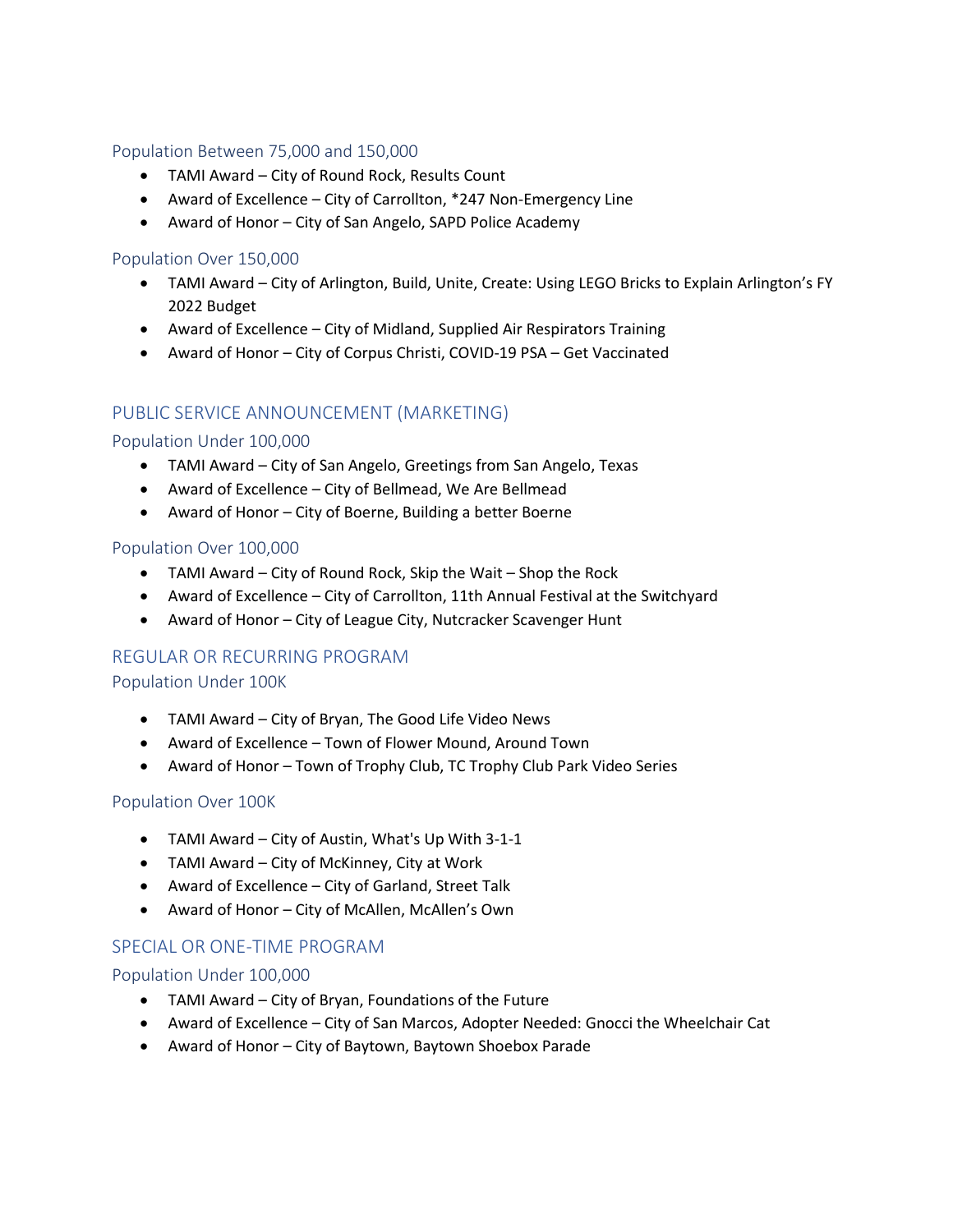#### Population Over 100,000

- TAMI Award City of McAllen, Last Call Remembering Our McAllen Police Officers
- Award of Excellence Williamson County, Be Our Guest A Special Virtual Ribbon Cutting Ceremony for the Brushy Creek Regional Trail
- Award of Excellence City of Victoria, "DJ" Daniel Takes Over Victoria
- Award of Honor City of Carrollton, 2021 State of the City

# TECHNOLOGICAL SERVICES CATEGORY

## BEST USE OF SOCIAL MEDIA (PLANNED)

## Population Under 100,000

- TAMI Award City of Bryan,  $150<sup>th</sup>$  Anniversary Social Media Campaign
- Award of Excellence City of New Braunfels, Launched TikTok Account
- Award of Honor City of Corinth, Corinth got Elfed!

#### Population Over 100,000

- TAMI Award City of Round Rock, Don't Winter Like a Texan
- Award of Excellence City of League City, Helen Hall Library TikToks
- Award of Honor City of Carrollton, Josey Lane Water Tower

## BEST USE OF SOCIAL MEDIA (UNPLANNED)

#### Population Under 100,000

- TAMI Award City of Georgetown, Hey! Social Media Post
- TAMI Award City of Keller, The Story of How a Creepy Doll Helped Build Community
- Award of Excellence City of Burleson, Feel Good Friday
- Award of Honor City of Brownwood, This is Brownwood. United, Together

#### Population Over 100,000

- TAMI Award City of San Antonio, Winter Storm Uri
- Award of Excellence City of League City, Don't Flush the Wipes!
- Award of Honor City of McKinney, Winter Preparedness

#### ELECTRONIC NEWSLETTER OR MAGAZINE

- TAMI Award City of Bryan, The Good Life
- TAMI Award City of Georgetown, Georgetown Weekly
- Award of Excellence City of Garland, Street Talk
- Award of Excellence City of Grand Prairie, Life is Grand Digital Magazine
- Award of Honor City of Cedar Park, The Cedar Park Pulse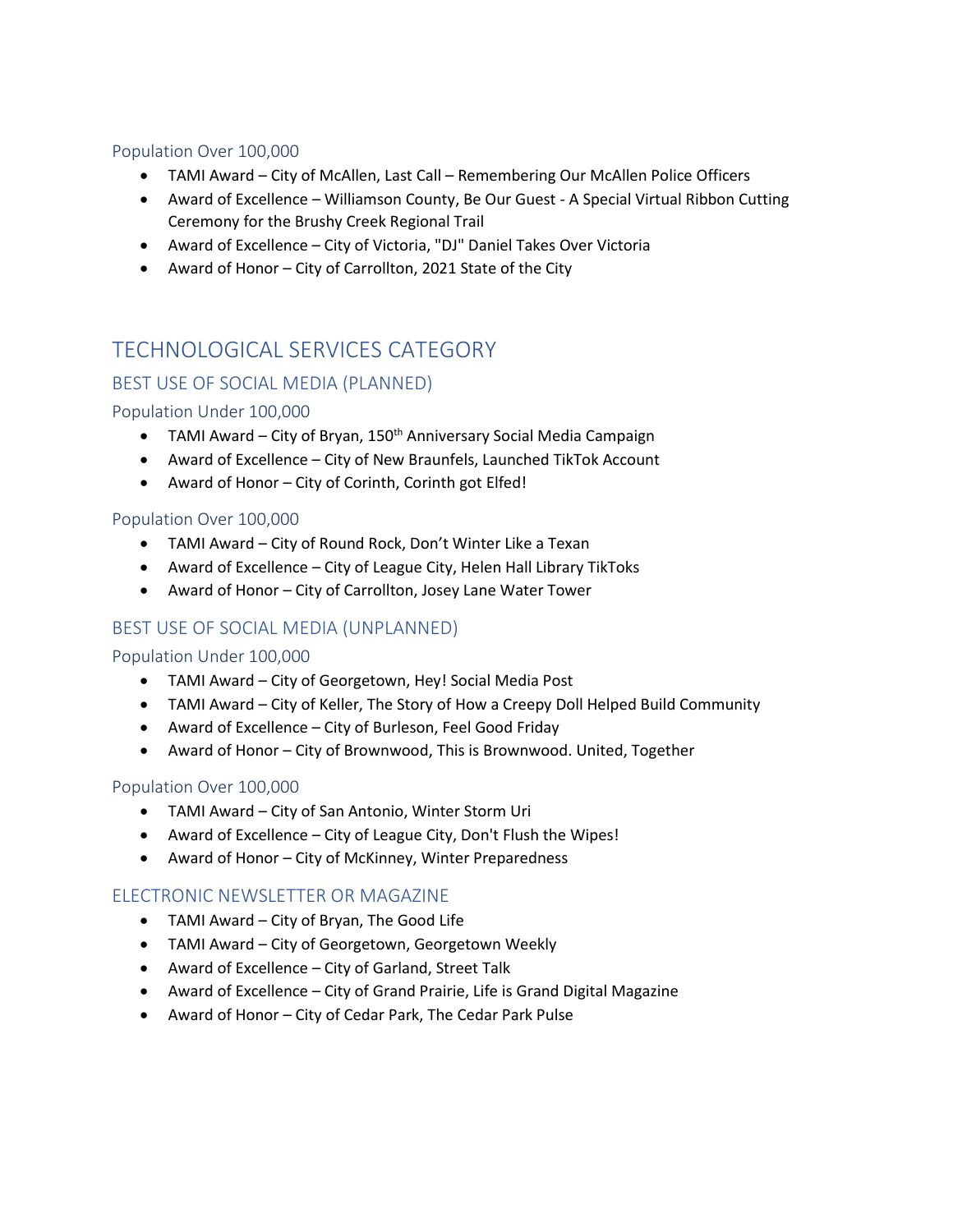## ELECTRONIC REPORT

- TAMI Award City of Bryan, State of the City Report: Foundations of the Future
- Award of Excellence City of Schertz, 2022 State of the City
- Award of Excellence City of Austin, 2021 Annual Report
- Award of Honor City of Sugar Land, Sugar Land Annual Report 2021

#### **WEBSITE**

- TAMI Award City of Bryan,  $150<sup>th</sup>$  Anniversary Website
- Award of Excellence City of Round Rock, Roundrocktexas.gov
- Award of Honor City of McKinney, McKinneyTexas.org Website Redesign

## MARKETING CATEGORY

## BEST PLAN OR CAMPAIGN

#### Population Under 100,000

- TAMI Award City of Bryan, Bryan Gameday Shuttle
- TAMI Award City of Seabrook, SH146 Expansion Project
- Award of Excellence City of New Braunfels, Perk Your Park
- Award of Honor City of Granbury, Granbury Foodie Trail "Eat Where the Locals Eat" Campaign

#### Population Over 100,000

- TAMI Award City of Arlington, FY 2022 Budget in Action
- Award of Excellence City of Irving, Irving Heritage District Marketing
- Award of Excellence City of McKinney, East McKinney Redevelopment & Preservation Campaign
- Award of Honor City of Garland, A Garland Christmas at Firewheel

#### BEST USE OF PROMOTIONAL ITEM

- TAMI Award City of League City, New Resident Guide
- Award of Excellence City of Carrollton, 11th Annual Festival at the Switchyard-Wrapped Guitars
- Award of Honor City of Bryan,  $150<sup>th</sup>$  Anniversary Postcards
- Award of Honor City of Lubbock, COVID Smart Kits

#### MOST CREATIVE WITH LEAST DOLLARS

- TAMI Award City of Plano, Stoler on the Street
- Award of Excellence City of Arlington, Park Row Sidewalk Ribbon-Cutting
- Award of Honor City of Anna, Sherley Heritage Water Tower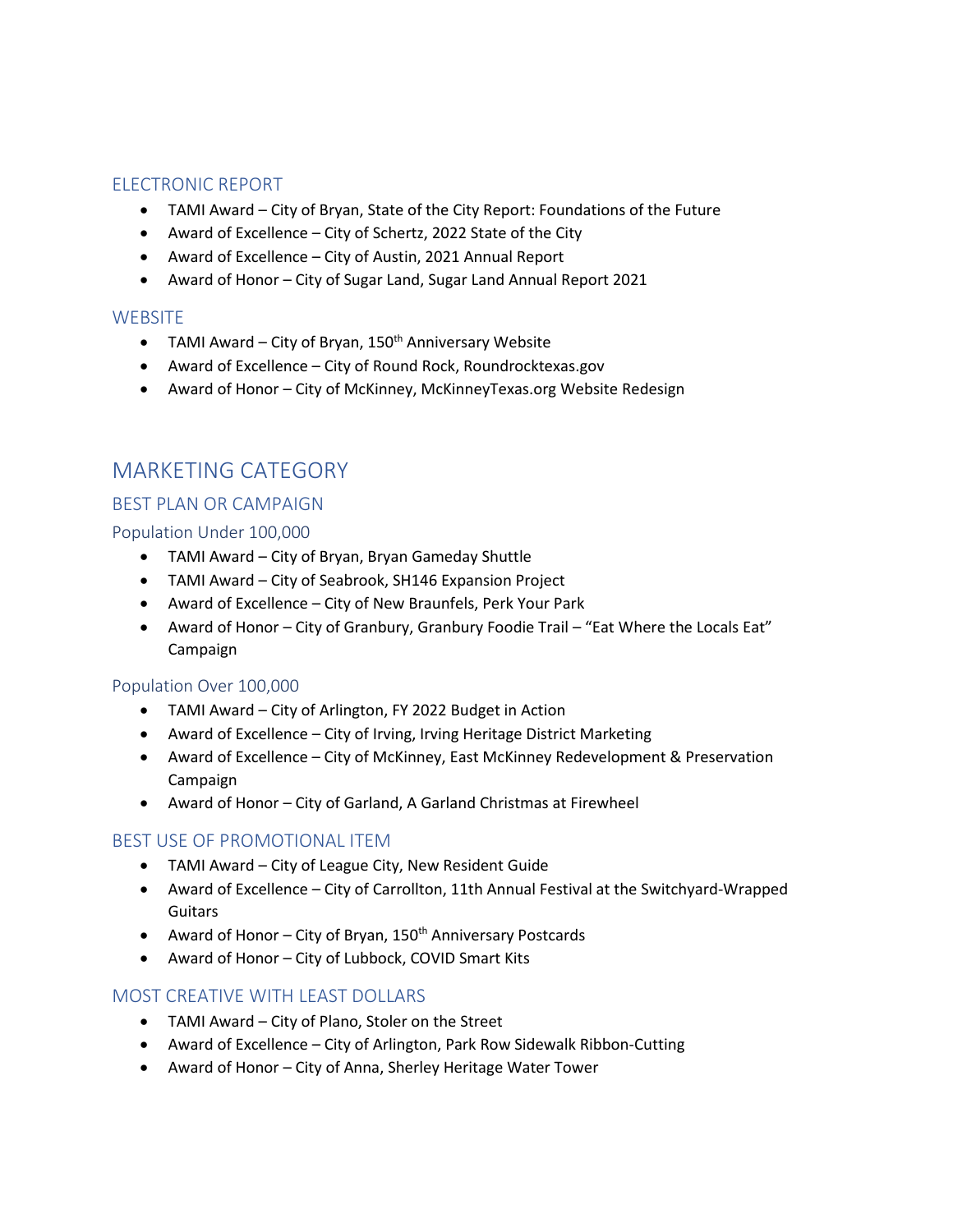# SPECIAL EVENTS CATEGORY

## BEST ONE-TIME EVENT

- TAMI Award City of Bryan,  $150<sup>th</sup>$  Anniversary of Incorporation
- Award of Excellence City of Victoria, Victoria's Downtown Christmas Parade
- Award of Honor City of Corpus Christi, Cole Park Pier
- Award of Honor City of Granbury, Granbury Sesquicentennial Celebration 2021 "Where Texas History Lives"

## BEST RECURRING EVENT

## Population Under 50,000

- TAMI Award City of Liberty Hill, Whimsy & Wonder
- Award of Excellence Town of Addison, Coworking Day in the Park
- Award of Honor City of Bellaire, City of Bellaire Planting Palooza 30 Days of Planting

## Population Over 50,000

- TAMI Award City of Frisco, Frisco Freedom Fest
- Award of Excellence City of Carrollton, 10th Annual Festival at the Switchyard
- Award of Excellence City of Grand Prairie, The Big Event
- Award of Honor City of Round Rock, Hometown Holidays

## BEST MEDIA RELATIONS CATEGORY

- TAMI Award Arlington, Lego Brick Budget Video Media Relations Campaign
- Award of Excellence Round Rock, Round Rock Fire Department Air Replenishment System Demonstration
- Award of Honor Prosper, 6-Year-Old Meets Her Hero Prosper's Only Female Firefighter/Paramedic

## BEST USE OF PHOTOGRAPHY CATEGORY

- TAMI Award City of Round Rock, Hometown Event Photography
- Award of Excellence City of Brownwood, City Hall Employee Gallery Wall
- Award of Honor City of McKinney, Cottonwood Park Renovation

## COMMUNICATIONS PLANNING CATEGORY

- TAMI Award City of Nassau Bay, City of Nassau Bay Communications Plan FY 2021-22
- Award of Excellence City of Corinth, Corinth Plan 2.0
- Award of Excellence City of Arlington, City of Arlington Diversity Communication & Outreach Plan
- Award of Honor Williamson County, Williamson County's 5-year Strategic Communication Plan